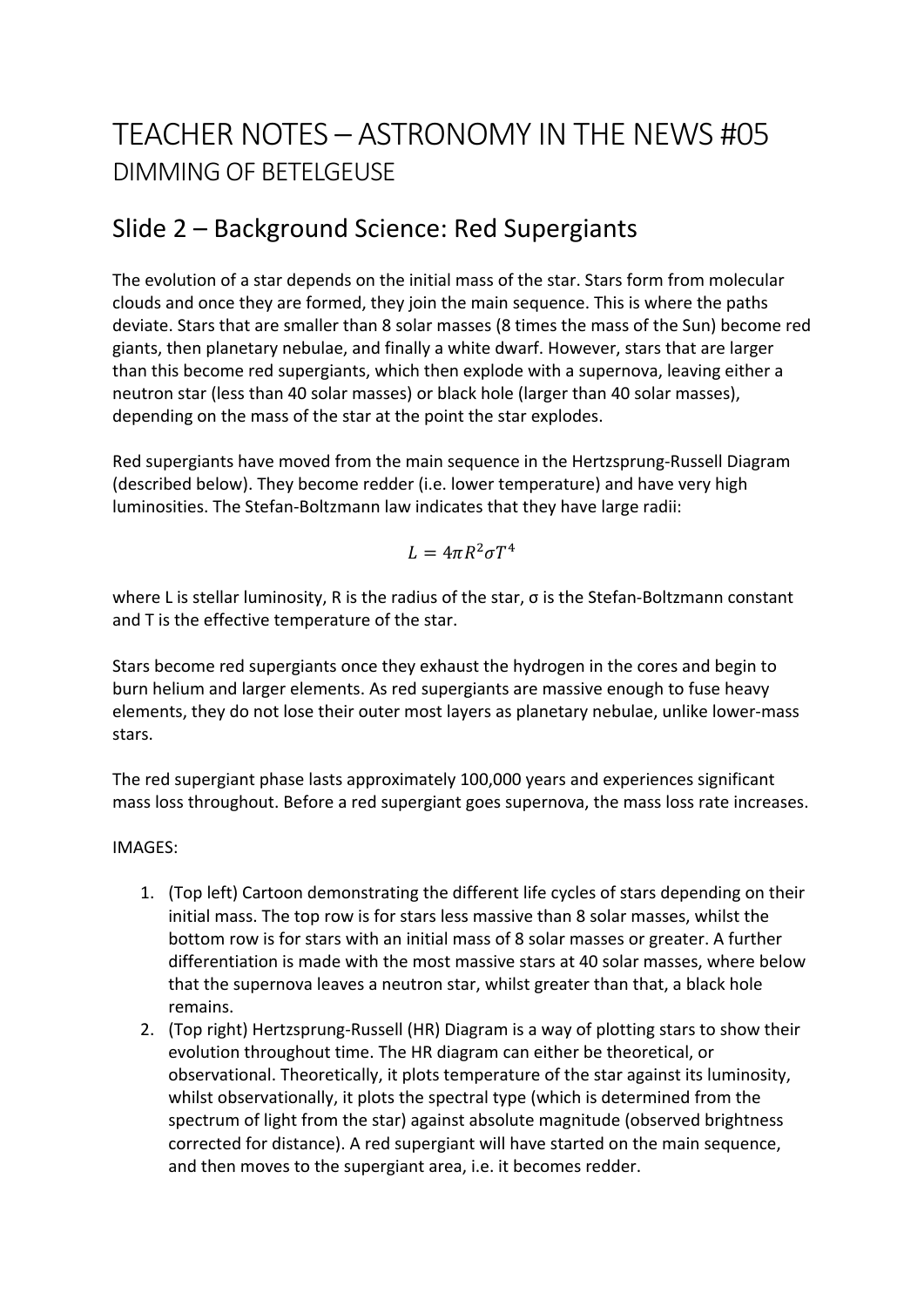3. (Bottom) Cartoon depiction of a red supergiant star. The left-hand side shows the expansion of the outer-most stellar envelope. It demonstrates that these stars grow to a size comparable with the orbit of Jupiter. The right-hand side shows the "onionskin layers" of burning within the core, from the outermost hydrogen fusing layer down to the iron core.

## Slide 3: Dimming of Betelgeuse

Betelgeuse is usually the tenth brightest star in the night sky. However, from November 2019 to March 2020, it dimmed from its usual brightness of 0.1-1.0 magnitudes to 1.614 magnitudes. Magnitudes are a logarithmic system where a larger number indicates a dimmer system. A change in 0.614 would indicate that it is 1.76 times less bright and a 1.514 change in magnitudes would indicate it is 4.03 times less bright.

This dimming was attributed to four possible scenarios:

- 1) A decrease in effective temperature (maybe a small scale change)
- 2) Occultation from newly formed dust from Betelgeuse
- 3) Occultation from dust transiting in front of the star
- 4) Change in the angular diameter of Betelgeuse.

Scenarios 3) and 4) were ruled out due to the observations taken. A foreground clump of dust would have moved in relation to Betelgeuse, however, the dark patch in the images always remained in the southwest quadrant of the images (as can be seen in image one outlined below). The size of Betelgeuse was measured to be 42.11 milliarcseconds to 42.61 milliarcseconds. However, this size range is consistent with that of 30 years of measurements and a 30% change in radius would be required to cause the level of dimming observed.

The remaining two scenarios both required computer models to compare to observations. The parameters of these models are altered until they match the observations, with the best fitting model for each observational epoch chosen. The first model simulates a stellar photosphere and provides temperatures for Betelgeuse. The model suggested a temperature of 3,200 K and 3,400 K compared to an unperturbed temperature of 3,700 K.

The second models the physical conditions of a clump of dust in front of the star. The initial conditions of the second model were a spherical clump of dust heated from behind by a red supergiant. These models suggested a clump of dust of mass  $0.7 - 3.0 \times 10^{-7}$  solar masses. This would be 35-128% of the annual mass loss from Betelgeuse with a low-mass loss rate assumption or 3-12% if a high-mass loss rate is used.

The two scenarios are both feasible as they replicate the optical dimming observed and the structure observed. However, the dimming in the infrared is not replicated by either scenario. They can, though, replicate this if both scenarios are combined. A change in surface temperature combined with a dust cloud in our line of sight resulted in the great dimming that was observed.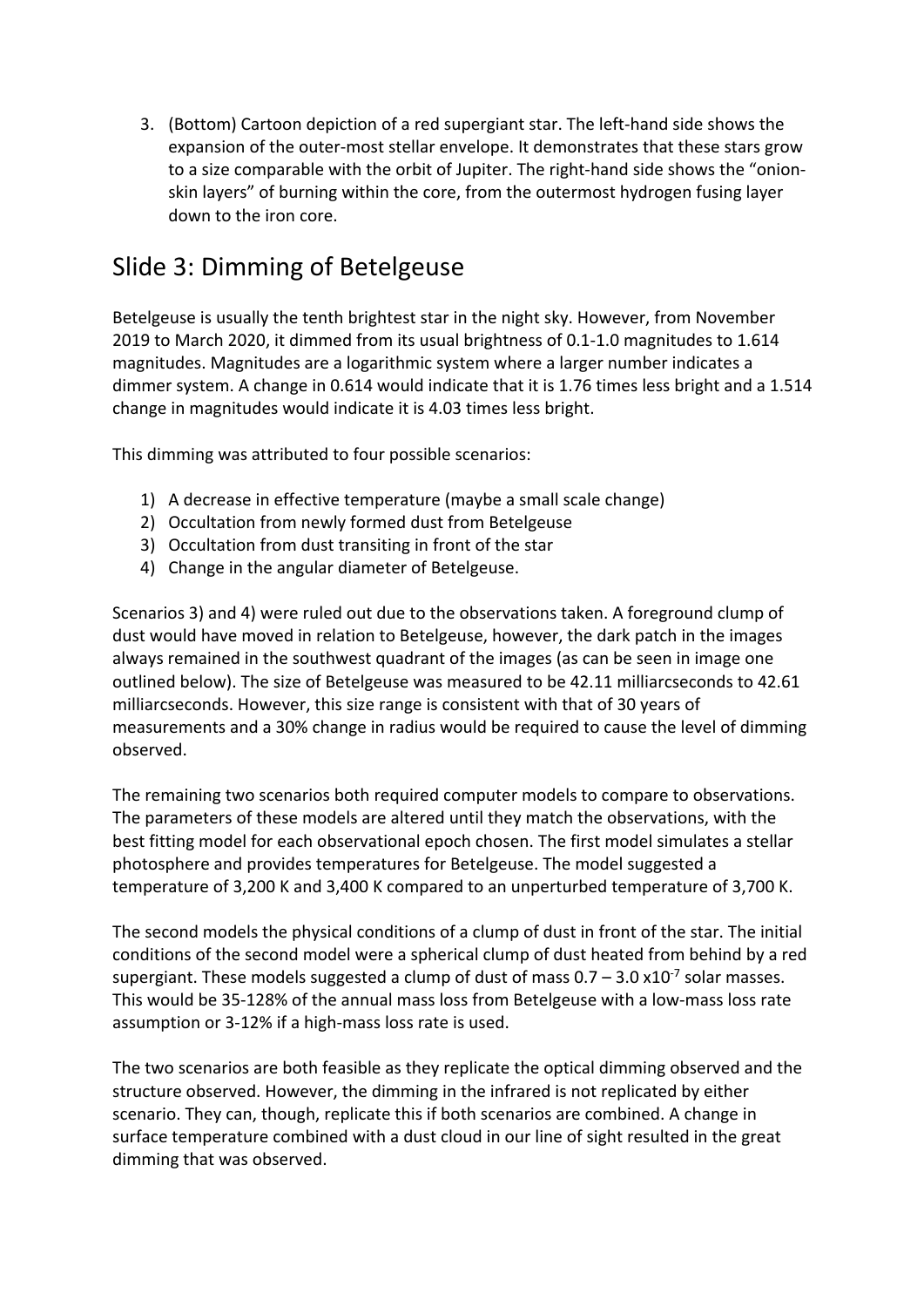As a result, there is not thought to be an imminent supernova, which would be so bright that it would be visible in the daytime. Light curves of stars about to supernova show an increased mass loss in the final weeks to centuries of their lives. The current mass loss rate is calculated to be 2.0  $x10^{-7}$  to 2.0  $x10^{-6}$  solar masses per year, with pre-supernovae stars having a mass loss rate of  $10^{-4}$  to 1 solar masses per year.

#### IMAGES:

- 1. (Top left) H $\alpha$  (a red, visible line in a spectrum at 656.28 nm) images of Betelgeuse over approximately 15 months. This shows the dimming of the star, along with it getting brighter in the last image taken in March 2020. These images were taken by the Very Large Telescope in Chile.
- 2. (Top right) The two models at each epoch of observations. The top line demonstrates the change in photosphere temperature, whilst the bottom line shows the changes in observed brightness with a dust clump in our line of sight. These are the parameters that best fit the observations. They can be compared to the observations in the image described above.
- 3. (Bottom left) Light curve showing the brightness of Betelgeuse in a visual wavelength. This shows the rises and falls of the brightness over the past 6 years. The vertical blue lines show the dates of the observations in this paper.
- 4. (Bottom right) Map of Betelgeuse in 7mm emission from the Very Large Array in New Mexico. This is radio emission and shows the extended nature of the structure, with the size of the optical disk displayed. The extension shows how far the photosphere is expanded in a red supergiant star, as well as any dust that is expelled from stars in this stage of their evolution.

The article that this resource is built on can be found here:

https://www.bbc.co.uk/news/science-environment-57501416

A free version of the research article can be found here (I will note that I do not know how long access will remain free):

https://www.nature.com/articles/s41586-021-03546-8.epdf?sharing\_token=SIvSibg7dEmXqewJNb2a9RgN0jAjWel9jnR3ZoTv0OnnGNKD24yn-

b4ktkxhPv3jPIlYZWHPKOseJdqtKalNP7S8p6YtYoyYhrJaczD7OMY9LazDtE\_HreK37uWVZgfLaZ WXrEJ5MEqW4\_qsNKNSSvGkYvIbvrtreQp8Yt3eMwjnuVTF\_lguocZLrvVfEAAxa3qvcUTLg2zcAj ngYpTYlliKZbbD93x7KfzQQlOEOg%3D&tracking\_referrer=www.bbc.co.uk

### Slide 4 – Activity: Periodicity of Betelgeuse

Can you calculate the periodicity of the usual dips in the brightness of Betelgeuse? This should be calculated from the dates shown on the slide, and then an average taken. The average of the three periods shown is 384 days. The 20-year average is 400 days. This would imply that the period is consistent with the 20-year average.